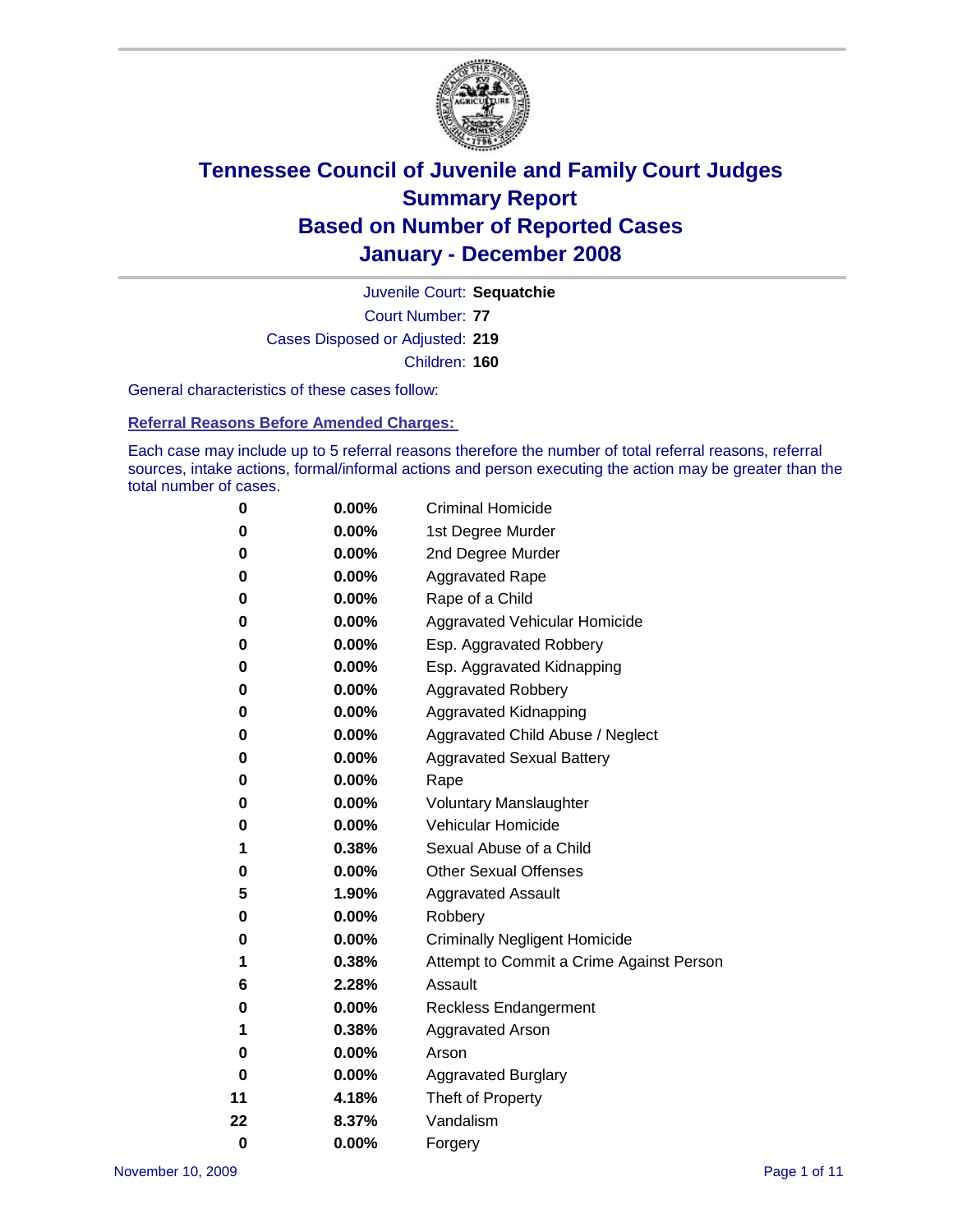

Court Number: **77** Juvenile Court: **Sequatchie** Cases Disposed or Adjusted: **219** Children: **160**

#### **Referral Reasons Before Amended Charges:**

Each case may include up to 5 referral reasons therefore the number of total referral reasons, referral sources, intake actions, formal/informal actions and person executing the action may be greater than the total number of cases.

| 0            | 0.00%  | <b>Worthless Checks</b>                                     |
|--------------|--------|-------------------------------------------------------------|
| 0            | 0.00%  | Illegal Possession / Fraudulent Use of Credit / Debit Cards |
| 11           | 4.18%  | <b>Burglary</b>                                             |
| 0            | 0.00%  | Unauthorized Use of a Vehicle                               |
| 0            | 0.00%  | <b>Cruelty to Animals</b>                                   |
| 0            | 0.00%  | Sale of Controlled Substances                               |
| 3            | 1.14%  | <b>Other Drug Offenses</b>                                  |
| $12 \,$      | 4.56%  | <b>Possession of Controlled Substances</b>                  |
| 0            | 0.00%  | <b>Criminal Attempt</b>                                     |
| $\mathbf{2}$ | 0.76%  | Carrying Weapons on School Property                         |
| 0            | 0.00%  | Unlawful Carrying / Possession of a Weapon                  |
| 2            | 0.76%  | <b>Evading Arrest</b>                                       |
| 0            | 0.00%  | Escape                                                      |
| 2            | 0.76%  | Driving Under Influence (DUI)                               |
| 10           | 3.80%  | Possession / Consumption of Alcohol                         |
| 4            | 1.52%  | Resisting Stop, Frisk, Halt, Arrest or Search               |
| 0            | 0.00%  | <b>Aggravated Criminal Trespass</b>                         |
| 0            | 0.00%  | Harassment                                                  |
| 1            | 0.38%  | Failure to Appear                                           |
| 0            | 0.00%  | Filing a False Police Report                                |
| 1            | 0.38%  | Criminal Impersonation                                      |
| 7            | 2.66%  | <b>Disorderly Conduct</b>                                   |
| $\mathbf{2}$ | 0.76%  | <b>Criminal Trespass</b>                                    |
| 2            | 0.76%  | <b>Public Intoxication</b>                                  |
| 0            | 0.00%  | Gambling                                                    |
| 29           | 11.03% | Traffic                                                     |
| 11           | 4.18%  | <b>Local Ordinances</b>                                     |
| 1            | 0.38%  | Violation of Wildlife Regulations                           |
| 0            | 0.00%  | Contempt of Court                                           |
| 0            | 0.00%  | Violation of Probation                                      |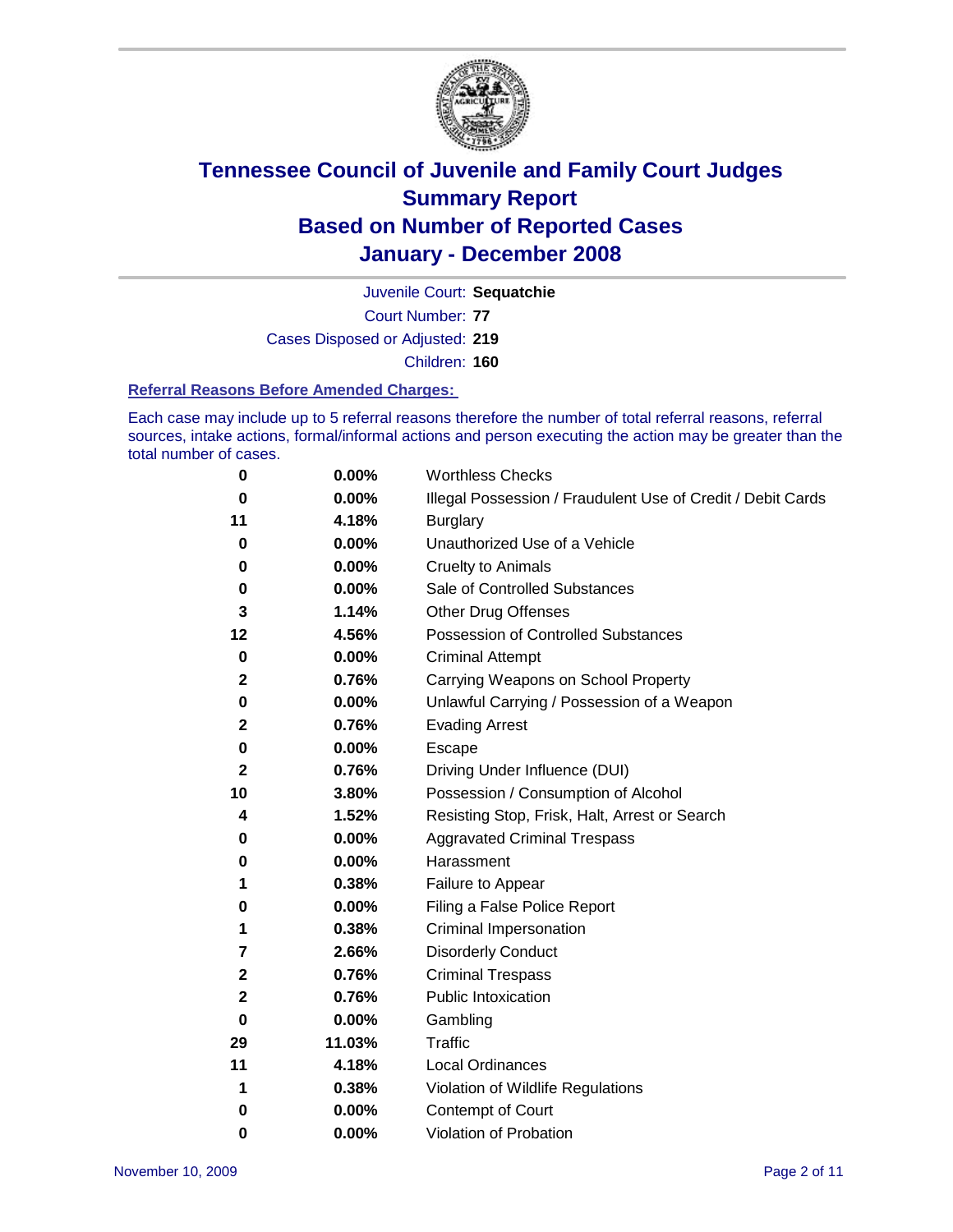

Court Number: **77** Juvenile Court: **Sequatchie** Cases Disposed or Adjusted: **219** Children: **160**

#### **Referral Reasons Before Amended Charges:**

Each case may include up to 5 referral reasons therefore the number of total referral reasons, referral sources, intake actions, formal/informal actions and person executing the action may be greater than the total number of cases.

| 1   | 0.38%    | Violation of Aftercare                 |
|-----|----------|----------------------------------------|
| 1   | 0.38%    | <b>Unruly Behavior</b>                 |
| 15  | 5.70%    | Truancy                                |
| 5   | 1.90%    | In-State Runaway                       |
| 0   | 0.00%    | Out-of-State Runaway                   |
| 4   | 1.52%    | Possession of Tobacco Products         |
| 0   | 0.00%    | Violation of a Valid Court Order       |
| 0   | 0.00%    | Violation of Curfew                    |
| 0   | $0.00\%$ | Sexually Abused Child                  |
| 0   | $0.00\%$ | <b>Physically Abused Child</b>         |
| 7   | 2.66%    | Dependency / Neglect                   |
| 1   | 0.38%    | <b>Termination of Parental Rights</b>  |
| 0   | $0.00\%$ | <b>Violation of Pretrial Diversion</b> |
| 0   | $0.00\%$ | Violation of Informal Adjustment       |
| 6   | 2.28%    | <b>Judicial Review</b>                 |
| 0   | $0.00\%$ | <b>Administrative Review</b>           |
| 57  | 21.67%   | <b>Foster Care Review</b>              |
| 16  | 6.08%    | Custody                                |
| 1   | 0.38%    | Visitation                             |
| 0   | $0.00\%$ | Paternity / Legitimation               |
| 0   | $0.00\%$ | <b>Child Support</b>                   |
| 0   | $0.00\%$ | <b>Request for Medical Treatment</b>   |
| 0   | 0.00%    | <b>Consent to Marry</b>                |
| 2   | 0.76%    | Other                                  |
| 263 | 100.00%  | <b>Total Referrals</b>                 |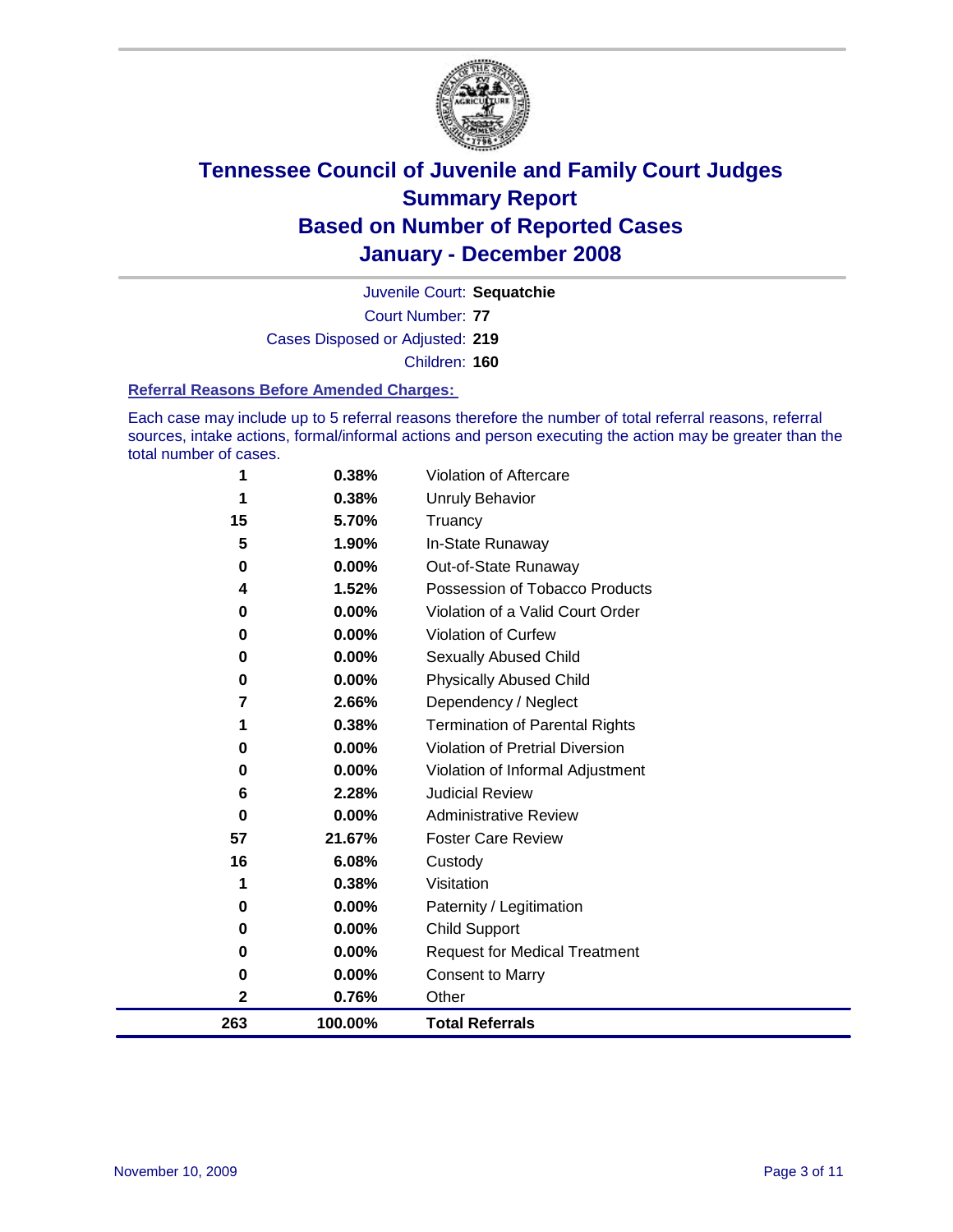

Court Number: **77** Juvenile Court: **Sequatchie** Cases Disposed or Adjusted: **219** Children: **160**

### **Referral Sources: 1**

| 263         | 100.00% | <b>Total Referral Sources</b>     |
|-------------|---------|-----------------------------------|
| $\mathbf 2$ | 0.76%   | Other                             |
| 0           | 0.00%   | Unknown                           |
| 0           | 0.00%   | Hospital                          |
| 0           | 0.00%   | Child & Parent                    |
| 9           | 3.42%   | Victim                            |
| 0           | 0.00%   | <b>Other Court</b>                |
| 0           | 0.00%   | Social Agency                     |
| 1           | 0.38%   | <b>Court Staff</b>                |
| 0           | 0.00%   | <b>District Attorney's Office</b> |
| 0           | 0.00%   | <b>Other State Department</b>     |
| 70          | 26.62%  | <b>DCS</b>                        |
| 0           | 0.00%   | <b>CSA</b>                        |
| 15          | 5.70%   | School                            |
| 0           | 0.00%   | Self                              |
| 10          | 3.80%   | Relatives                         |
| 16          | 6.08%   | <b>Parents</b>                    |
| 140         | 53.23%  | Law Enforcement                   |

### **Age of Child at Referral: 2**

| 160 | 100.00% | <b>Total Child Count</b> |
|-----|---------|--------------------------|
| 0   | 0.00%   | <b>Unknown</b>           |
| 0   | 0.00%   | Ages 19 and Over         |
| 42  | 26.25%  | Ages 17 through 18       |
| 49  | 30.63%  | Ages 15 through 16       |
| 29  | 18.13%  | Ages 13 through 14       |
| 10  | 6.25%   | Ages 11 through 12       |
| 30  | 18.75%  | Ages 10 and Under        |
|     |         |                          |

<sup>1</sup> If different than number of Referral Reasons (263), verify accuracy of your court's data.

<sup>2</sup> One child could be counted in multiple categories, verify accuracy of your court's data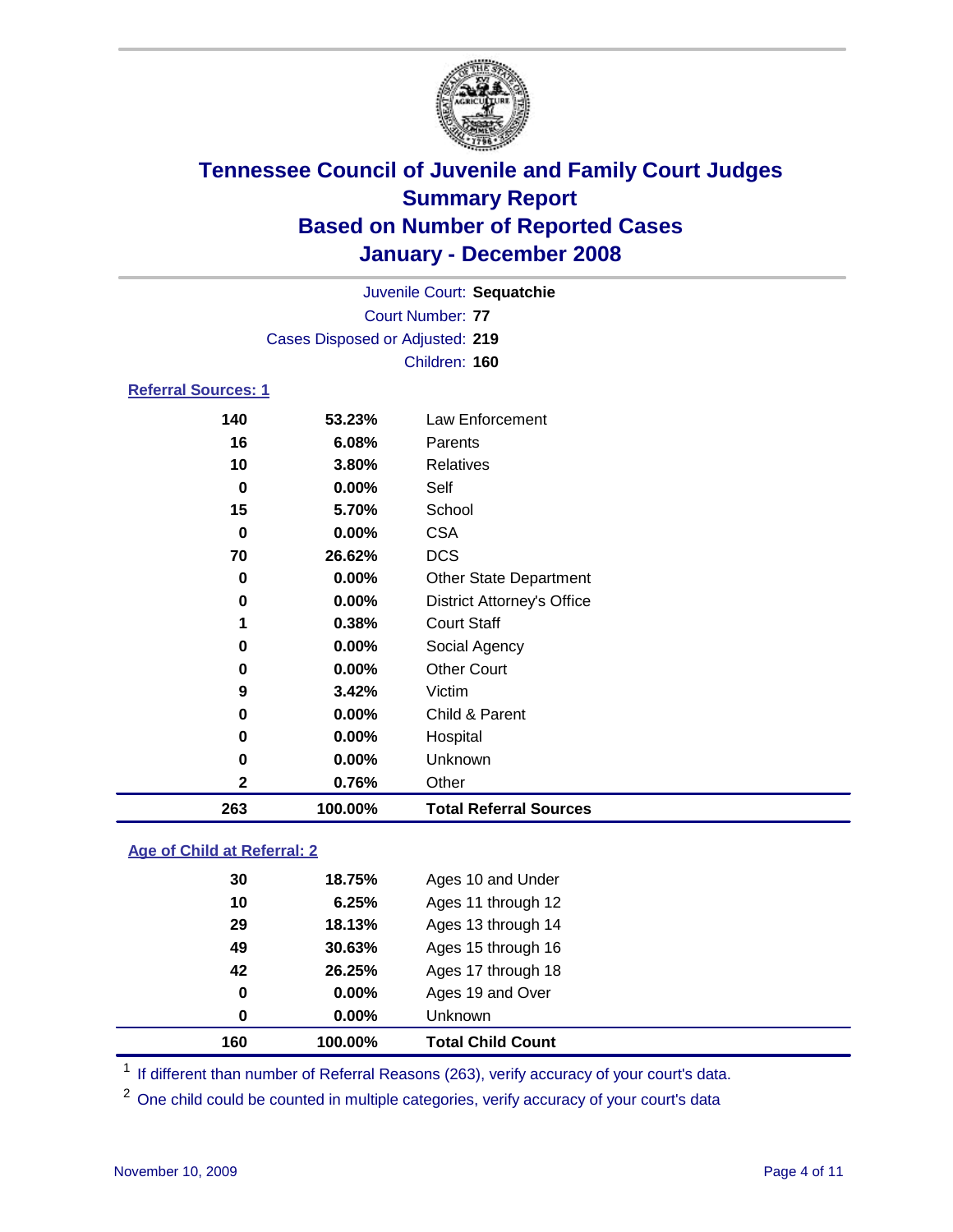

| Juvenile Court: Sequatchie              |                                 |                          |  |  |  |
|-----------------------------------------|---------------------------------|--------------------------|--|--|--|
|                                         | Court Number: 77                |                          |  |  |  |
|                                         | Cases Disposed or Adjusted: 219 |                          |  |  |  |
|                                         |                                 | Children: 160            |  |  |  |
| Sex of Child: 1                         |                                 |                          |  |  |  |
| 101                                     | 63.13%                          | Male                     |  |  |  |
| 59                                      | 36.88%                          | Female                   |  |  |  |
| $\bf{0}$                                | 0.00%                           | Unknown                  |  |  |  |
| 160                                     | 100.00%                         | <b>Total Child Count</b> |  |  |  |
| Race of Child: 1                        |                                 |                          |  |  |  |
| 156                                     | 97.50%                          | White                    |  |  |  |
| $\bf{0}$                                | 0.00%                           | African American         |  |  |  |
| $\bf{0}$                                | 0.00%                           | Native American          |  |  |  |
| 0                                       | 0.00%                           | Asian                    |  |  |  |
| 4                                       | 2.50%                           | Mixed                    |  |  |  |
| $\bf{0}$                                | 0.00%                           | Unknown                  |  |  |  |
| 160                                     | 100.00%                         | <b>Total Child Count</b> |  |  |  |
| <b>Hispanic Origin: 1</b>               |                                 |                          |  |  |  |
| 9                                       | 5.63%                           | Yes                      |  |  |  |
| 151                                     | 94.38%                          | No                       |  |  |  |
| $\mathbf 0$                             | 0.00%                           | Unknown                  |  |  |  |
| 160                                     | 100.00%                         | <b>Total Child Count</b> |  |  |  |
| <b>School Enrollment of Children: 1</b> |                                 |                          |  |  |  |
| 130                                     | 81.25%                          | Yes                      |  |  |  |
| 27                                      | 16.88%                          | No                       |  |  |  |
| 3                                       | 1.88%                           | Unknown                  |  |  |  |
| 160                                     | 100.00%                         | <b>Total Child Count</b> |  |  |  |

One child could be counted in multiple categories, verify accuracy of your court's data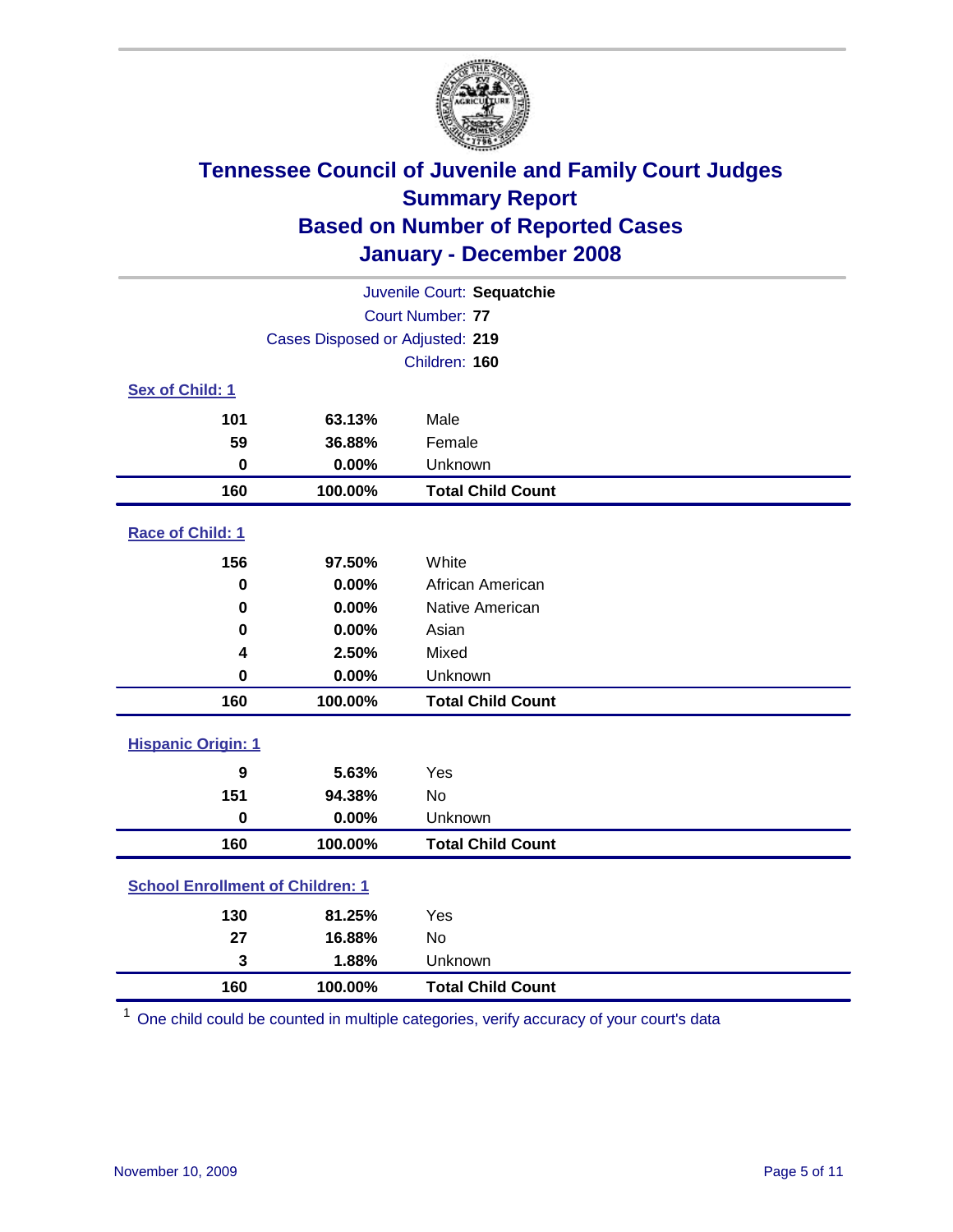

Court Number: **77** Juvenile Court: **Sequatchie** Cases Disposed or Adjusted: **219** Children: **160 Living Arrangement of Child at Time of Referral: 1**

| 160          | 100.00%  | <b>Total Child Count</b>     |
|--------------|----------|------------------------------|
| 3            | 1.88%    | Other                        |
| $\mathbf{2}$ | 1.25%    | Unknown                      |
| 2            | 1.25%    | Independent                  |
| 0            | $0.00\%$ | In an Institution            |
| 1            | 0.63%    | In a Residential Center      |
| 1            | 0.63%    | In a Group Home              |
| 10           | 6.25%    | With Foster Family           |
| 0            | 0.00%    | With Adoptive Parents        |
| 21           | 13.13%   | <b>With Relatives</b>        |
| 9            | 5.63%    | With Father                  |
| 57           | 35.63%   | <b>With Mother</b>           |
| 14           | 8.75%    | With Mother and Stepfather   |
| 1            | 0.63%    | With Father and Stepmother   |
| 39           | 24.38%   | With Both Biological Parents |
|              |          |                              |

### **Type of Detention: 2**

| 219 | 100.00%  | <b>Total Detention Count</b> |  |
|-----|----------|------------------------------|--|
| 0   | 0.00%    | Other                        |  |
| 199 | 90.87%   | Does Not Apply               |  |
| 0   | $0.00\%$ | <b>Unknown</b>               |  |
| 0   | $0.00\%$ | <b>Psychiatric Hospital</b>  |  |
| 0   | $0.00\%$ | Jail - No Separation         |  |
| 0   | $0.00\%$ | Jail - Partial Separation    |  |
| 0   | $0.00\%$ | Jail - Complete Separation   |  |
| 20  | 9.13%    | Juvenile Detention Facility  |  |
| 0   | $0.00\%$ | Non-Secure Placement         |  |
|     |          |                              |  |

<sup>1</sup> One child could be counted in multiple categories, verify accuracy of your court's data

<sup>2</sup> If different than number of Cases (219) verify accuracy of your court's data.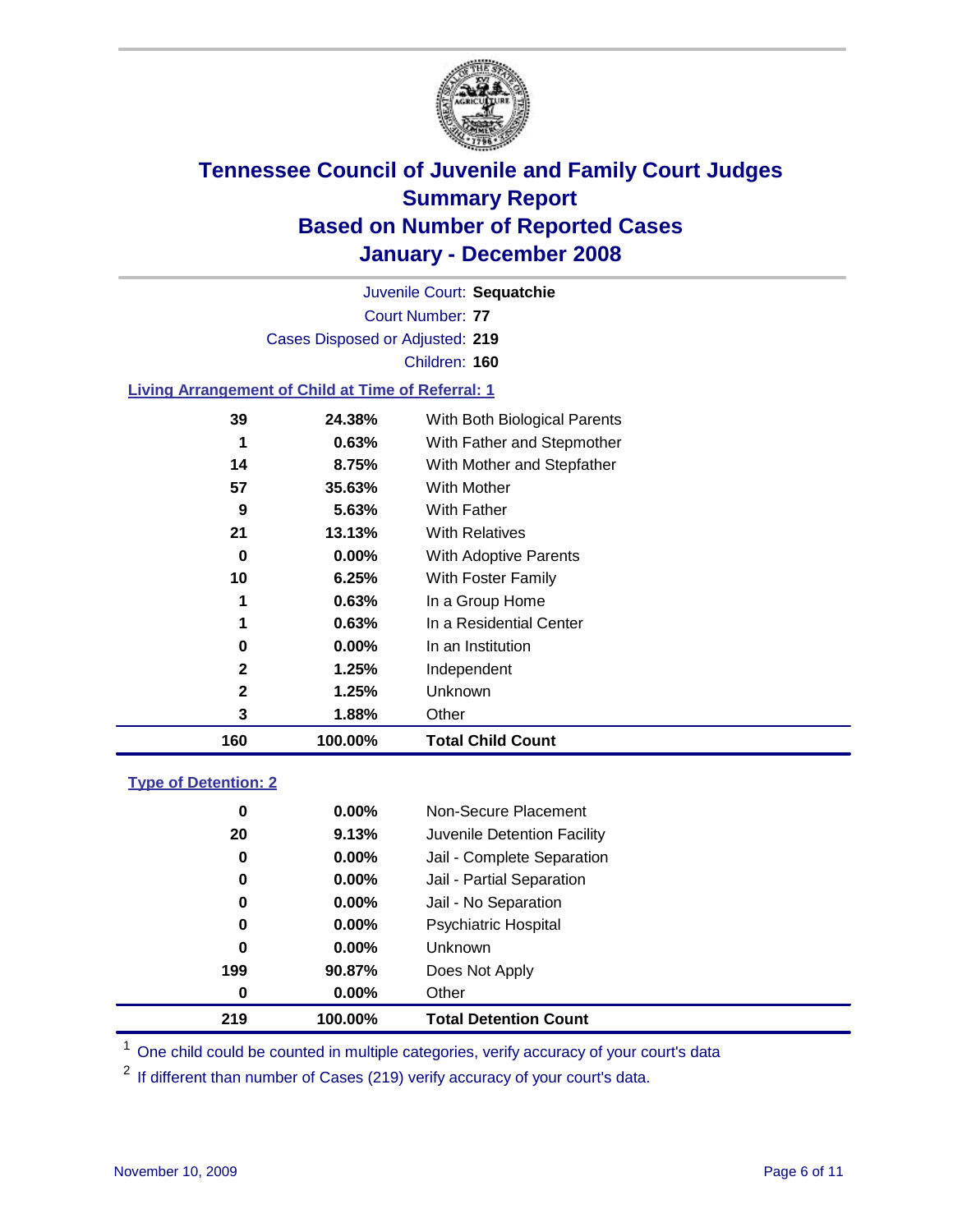

|                                                    | Juvenile Court: Sequatchie      |                                      |  |  |  |
|----------------------------------------------------|---------------------------------|--------------------------------------|--|--|--|
|                                                    | Court Number: 77                |                                      |  |  |  |
|                                                    | Cases Disposed or Adjusted: 219 |                                      |  |  |  |
|                                                    |                                 | Children: 160                        |  |  |  |
| <b>Placement After Secure Detention Hearing: 1</b> |                                 |                                      |  |  |  |
| 14                                                 | 6.39%                           | Returned to Prior Living Arrangement |  |  |  |
| $\mathbf{2}$                                       | 0.91%                           | Juvenile Detention Facility          |  |  |  |
| $\mathbf 0$                                        | 0.00%                           | Jail                                 |  |  |  |
| $\mathbf{2}$                                       | 0.91%                           | Shelter / Group Home                 |  |  |  |
| $\bf{0}$                                           | 0.00%                           | <b>Foster Family Home</b>            |  |  |  |
| 1                                                  | 0.46%                           | Psychiatric Hospital                 |  |  |  |
|                                                    | 0.46%                           | Unknown                              |  |  |  |
| 199                                                | 90.87%                          | Does Not Apply                       |  |  |  |
| 0                                                  | 0.00%                           | Other                                |  |  |  |
| 219                                                | 100.00%                         | <b>Total Placement Count</b>         |  |  |  |
| <b>Intake Actions: 2</b>                           |                                 |                                      |  |  |  |
| 152                                                | 57.79%                          | <b>Petition Filed</b>                |  |  |  |
| 1                                                  | 0.38%                           | <b>Motion Filed</b>                  |  |  |  |
| 46                                                 | 17.49%                          | <b>Citation Processed</b>            |  |  |  |
| $\bf{0}$                                           | 0.00%                           | Notification of Paternity Processed  |  |  |  |
| 5                                                  | 1.90%                           | Scheduling of Judicial Review        |  |  |  |
| $\bf{0}$                                           | 0.00%                           | Scheduling of Administrative Review  |  |  |  |
| 57                                                 | 21.67%                          | Scheduling of Foster Care Review     |  |  |  |
| 0                                                  |                                 | Unknown                              |  |  |  |
|                                                    | 0.00%                           |                                      |  |  |  |
| $\mathbf 2$                                        | 0.76%                           | Does Not Apply                       |  |  |  |
| $\bf{0}$                                           | 0.00%                           | Other                                |  |  |  |

<sup>1</sup> If different than number of Cases (219) verify accuracy of your court's data.

<sup>2</sup> If different than number of Referral Reasons (263), verify accuracy of your court's data.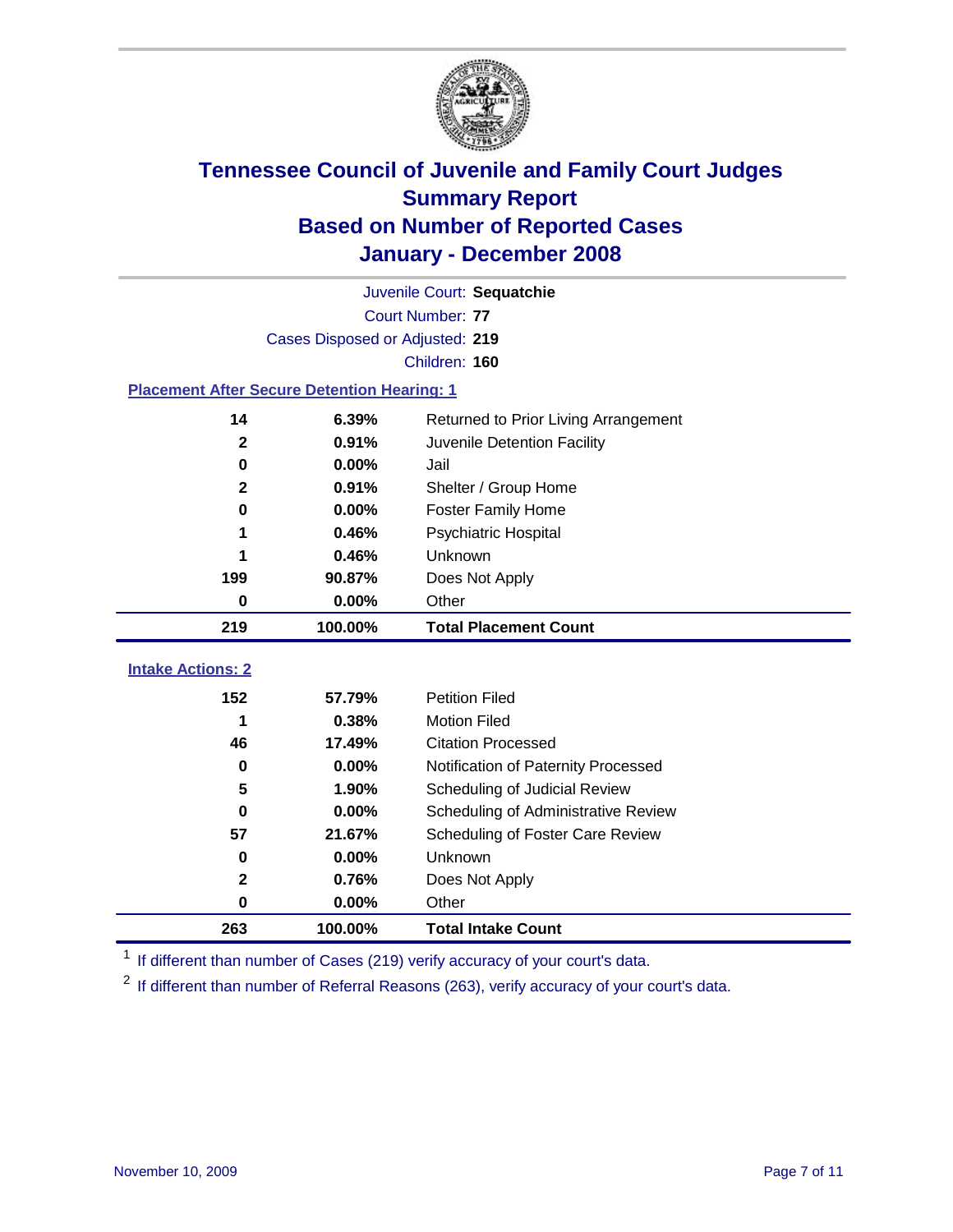

Court Number: **77** Juvenile Court: **Sequatchie** Cases Disposed or Adjusted: **219** Children: **160**

#### **Last Grade Completed by Child: 1**

| 30           | 18.75%  | 9th Grade                |
|--------------|---------|--------------------------|
| 13           | 8.13%   | 10th Grade               |
|              |         |                          |
| 31           | 19.38%  | 11th Grade               |
| 7            | 4.38%   | 12th Grade               |
| 0            | 0.00%   | Non-Graded Special Ed    |
| 0            | 0.00%   | <b>GED</b>               |
| 0            | 0.00%   | Graduated                |
| $\mathbf{2}$ | 1.25%   | Never Attended School    |
| 8            | 5.00%   | Unknown                  |
|              |         |                          |
| 0            | 0.00%   | Other                    |
| 160          | 100.00% | <b>Total Child Count</b> |

### **Enrolled in Special Education: 1**

<sup>1</sup> One child could be counted in multiple categories, verify accuracy of your court's data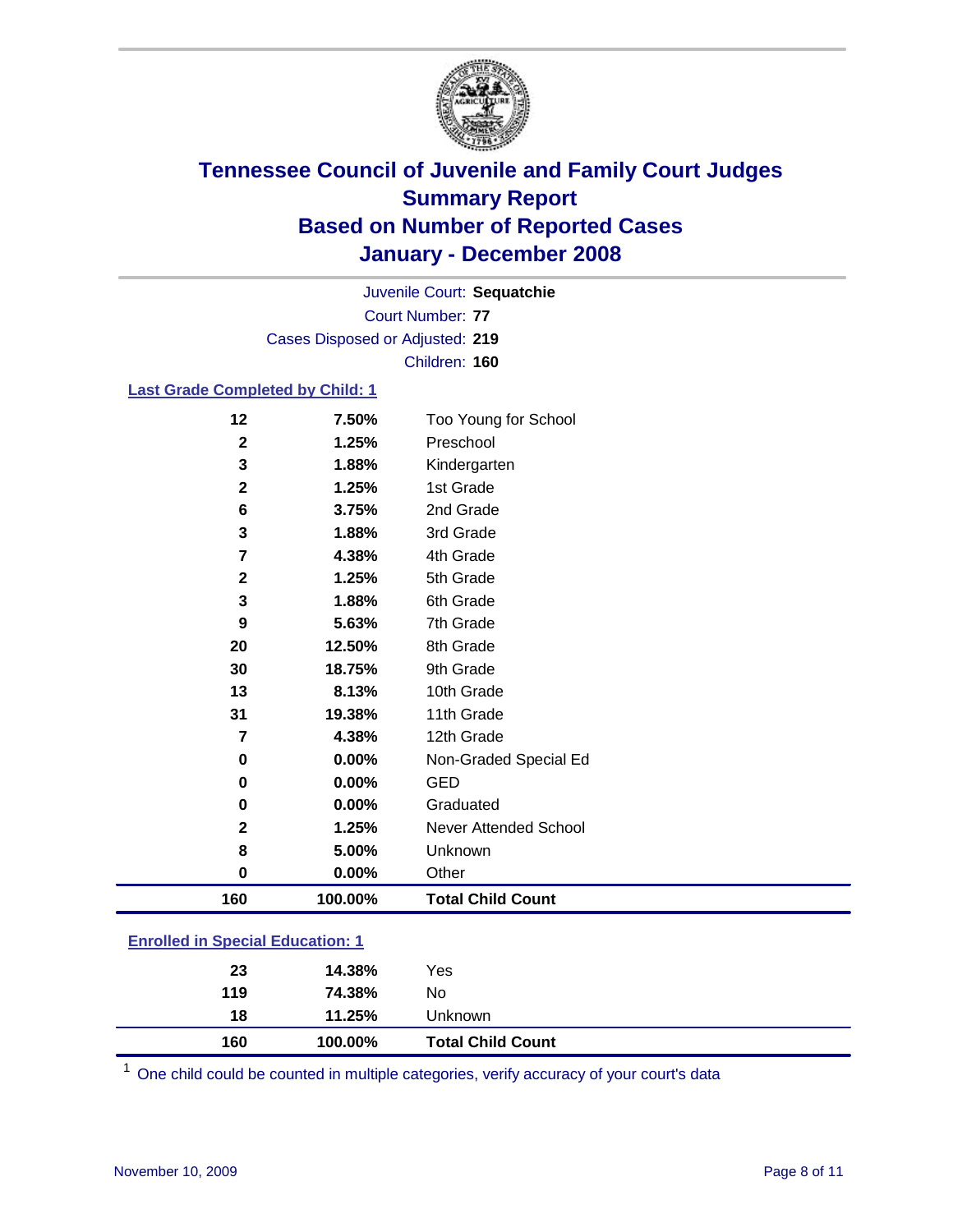

|                              | Juvenile Court: Sequatchie      |                           |  |  |  |
|------------------------------|---------------------------------|---------------------------|--|--|--|
|                              | Court Number: 77                |                           |  |  |  |
|                              | Cases Disposed or Adjusted: 219 |                           |  |  |  |
|                              |                                 | Children: 160             |  |  |  |
| <b>Action Executed By: 1</b> |                                 |                           |  |  |  |
| 263                          | 100.00%                         | Judge                     |  |  |  |
| 0                            | $0.00\%$                        | Referee                   |  |  |  |
| 0                            | $0.00\%$                        | <b>YSO</b>                |  |  |  |
| 0<br>0.00%                   |                                 | Other                     |  |  |  |
| 0                            | $0.00\%$                        | Unknown                   |  |  |  |
| 263                          | 100.00%                         | <b>Total Action Count</b> |  |  |  |

### **Formal / Informal Actions: 1**

| 68  | 25.86%   | Dismissed                                        |
|-----|----------|--------------------------------------------------|
| 0   | $0.00\%$ | Retired / Nolle Prosequi                         |
| 61  | 23.19%   | <b>Complaint Substantiated Delinquent</b>        |
| 8   | 3.04%    | <b>Complaint Substantiated Status Offender</b>   |
| 7   | 2.66%    | <b>Complaint Substantiated Dependent/Neglect</b> |
| 0   | $0.00\%$ | <b>Complaint Substantiated Abused</b>            |
| 0   | $0.00\%$ | <b>Complaint Substantiated Mentally III</b>      |
| 0   | $0.00\%$ | Informal Adjustment                              |
| 0   | $0.00\%$ | <b>Pretrial Diversion</b>                        |
| 0   | $0.00\%$ | <b>Transfer to Adult Court Hearing</b>           |
| 0   | $0.00\%$ | Charges Cleared by Transfer to Adult Court       |
| 11  | 4.18%    | Special Proceeding                               |
| 64  | 24.33%   | <b>Review Concluded</b>                          |
| 44  | 16.73%   | Case Held Open                                   |
| 0   | $0.00\%$ | Other                                            |
| 0   | $0.00\%$ | <b>Unknown</b>                                   |
| 263 | 100.00%  | <b>Total Action Count</b>                        |

<sup>1</sup> If different than number of Referral Reasons (263), verify accuracy of your court's data.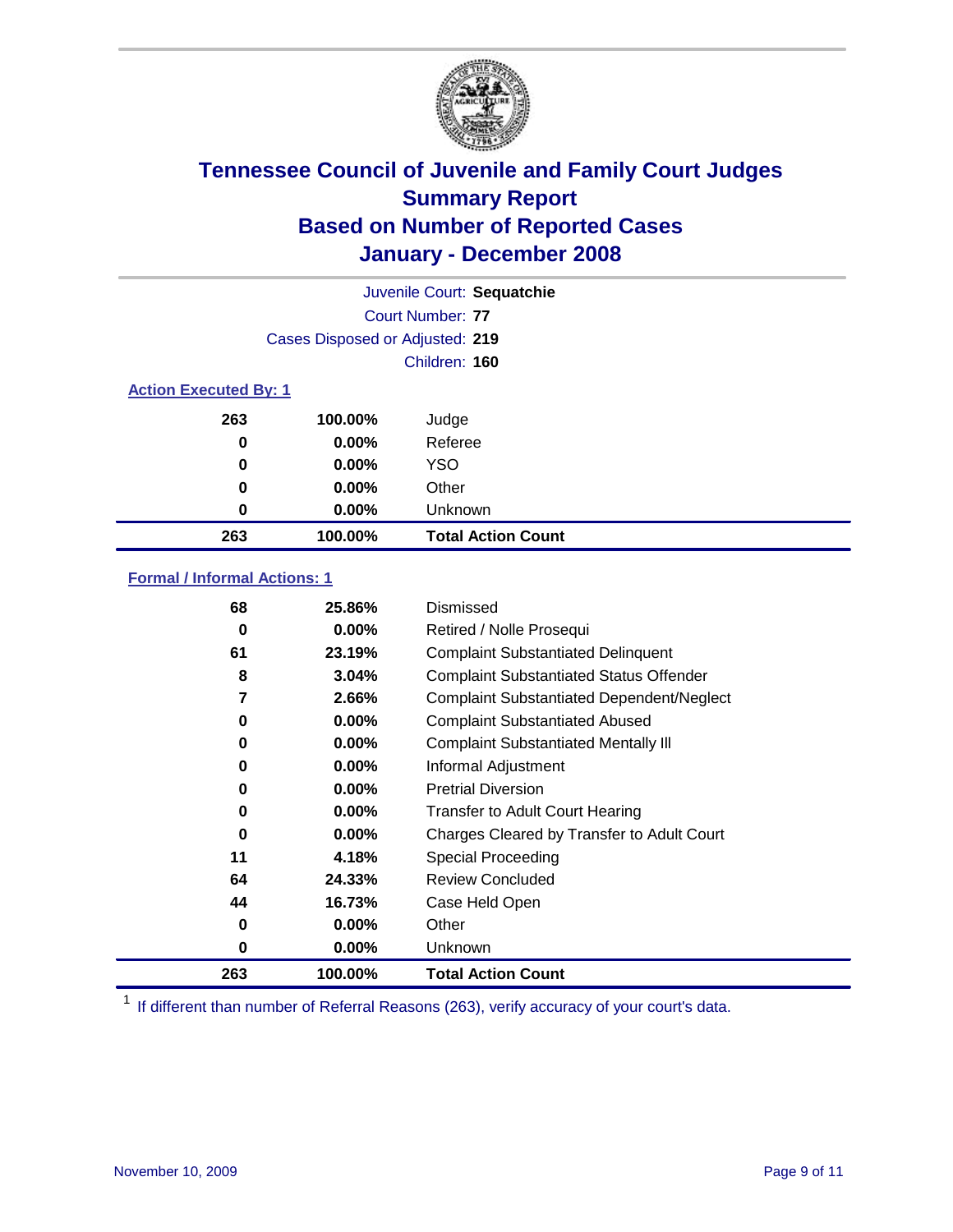

|                       |                                 | Juvenile Court: Sequatchie                            |
|-----------------------|---------------------------------|-------------------------------------------------------|
|                       |                                 | Court Number: 77                                      |
|                       | Cases Disposed or Adjusted: 219 |                                                       |
|                       |                                 | Children: 160                                         |
| <b>Case Outcomes:</b> |                                 | There can be multiple outcomes for one child or case. |
| 65                    | 24.34%                          | <b>Case Dismissed</b>                                 |
| 0                     | 0.00%                           | Case Retired or Nolle Prosequi                        |
| 15                    | 5.62%                           | Warned / Counseled                                    |
| 32                    | 11.99%                          | <b>Held Open For Review</b>                           |
| 6                     | 2.25%                           | Supervision / Probation to Juvenile Court             |
| 0                     | 0.00%                           | <b>Probation to Parents</b>                           |
| 0                     | 0.00%                           | Referral to Another Entity for Supervision / Service  |
| 0                     | 0.00%                           | Referred for Mental Health Counseling                 |
| 0                     | 0.00%                           | Referred for Alcohol and Drug Counseling              |
| 0                     | 0.00%                           | <b>Referred to Alternative School</b>                 |
| 0                     | 0.00%                           | Referred to Private Child Agency                      |
| 3                     | 1.12%                           | Referred to Defensive Driving School                  |
| 0                     | 0.00%                           | Referred to Alcohol Safety School                     |
| 0                     | 0.00%                           | Referred to Juvenile Court Education-Based Program    |
| 0                     | 0.00%                           | Driver's License Held Informally                      |
| 0                     | 0.00%                           | <b>Voluntary Placement with DMHMR</b>                 |
| 0                     | 0.00%                           | <b>Private Mental Health Placement</b>                |
| 0                     | 0.00%                           | Private MR Placement                                  |
| 0                     | 0.00%                           | Placement with City/County Agency/Facility            |
| 0                     | 0.00%                           | Placement with Relative / Other Individual            |
| 3                     | 1.12%                           | Fine                                                  |
| 8                     | 3.00%                           | <b>Public Service</b>                                 |
| 11                    | 4.12%                           | Restitution                                           |
| 0                     | 0.00%                           | <b>Runaway Returned</b>                               |
| 0                     | 0.00%                           | No Contact Order                                      |
| $\pmb{0}$             | 0.00%                           | Injunction Other than No Contact Order                |
| 0                     | 0.00%                           | <b>House Arrest</b>                                   |
| 0                     | 0.00%                           | <b>Court Defined Curfew</b>                           |
| 0                     | 0.00%                           | Dismissed from Informal Adjustment                    |
| 0                     | 0.00%                           | <b>Dismissed from Pretrial Diversion</b>              |
| 2                     | 0.75%                           | Released from Probation                               |
| 0                     | 0.00%                           | <b>Transferred to Adult Court</b>                     |
| 0                     | 0.00%                           | <b>DMHMR Involuntary Commitment</b>                   |